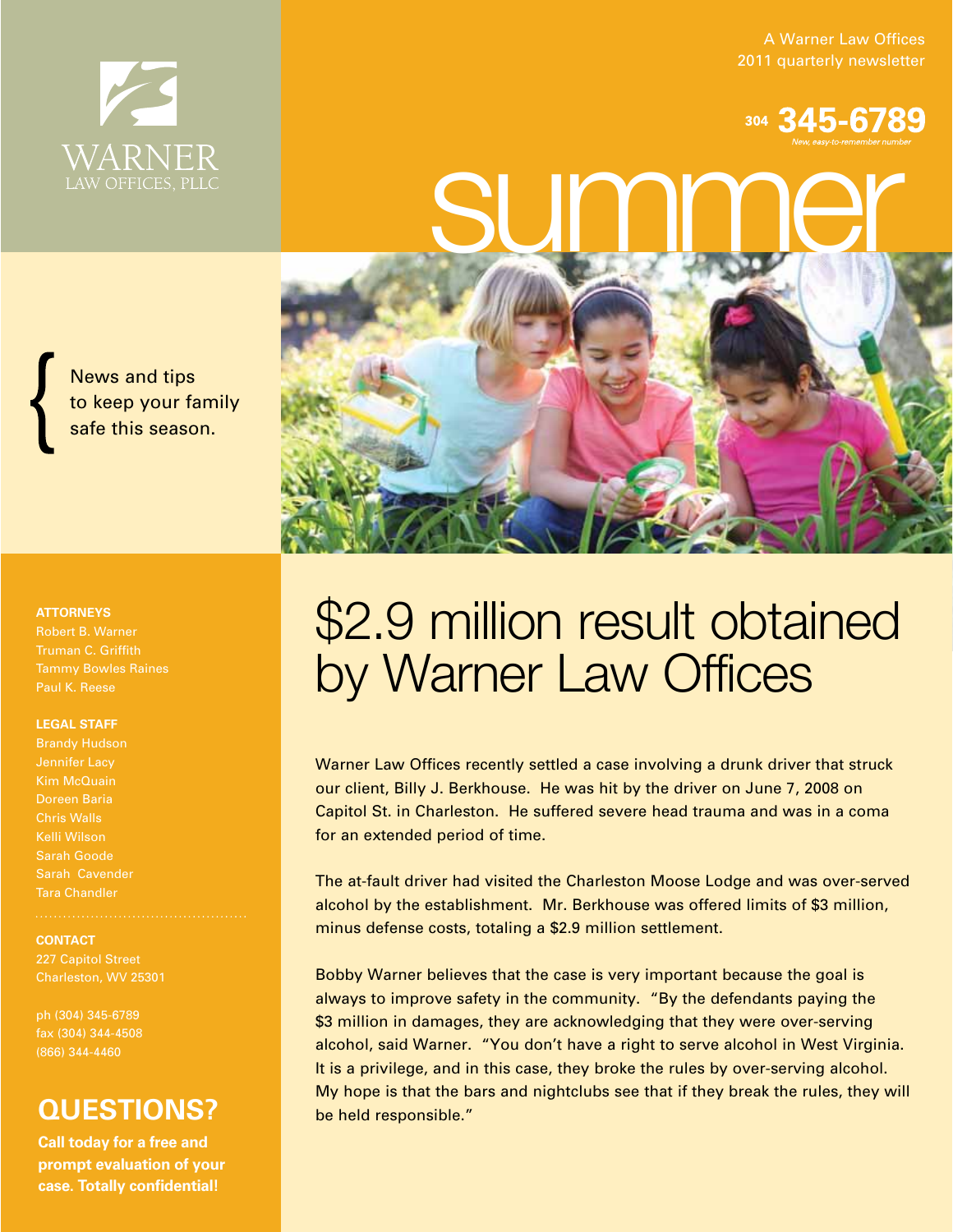

227 Capitol Street P.O. Box 3327 Charleston, WV 25333



Robert B. Warner, Attorney



#### **PRACTICE AREAS**

Workplace injuries Mining & industrial accidents Wrongful deaths Auto accidents Personal injuries Motorcycle accidents Trucking accidents Medical malpractice Employment matters Burn injuries Other catastrophic injuries

## Around Warner Law Offices



*Kailyn Elizabeth McQuain*

Warner Law Offices is happy to announce that on March 8, 2011, Kim McQuain and her husband Steve welcomed a beautiful baby girl! Her name is Kailyn Elizabeth McQuain and she weighed 7 pounds and 11 ounces at birth. We are pleased to report that the baby is healthy and doing great. Kim is the paralegal for Truman Griffith at Warner Law Offices. Congratulations Kim and Steve!



*Lindsay and Truman Griffith*

Warner Law Offices would like to congratulate Truman Griffith on his recent marriage. Truman married Lindsay Jackfert in March of 2011. They had a beautiful ceremony in Jamaica. Truman is one of the associate attorneys at Warner Law Offices. We wish Truman and Lindsay many years of happiness.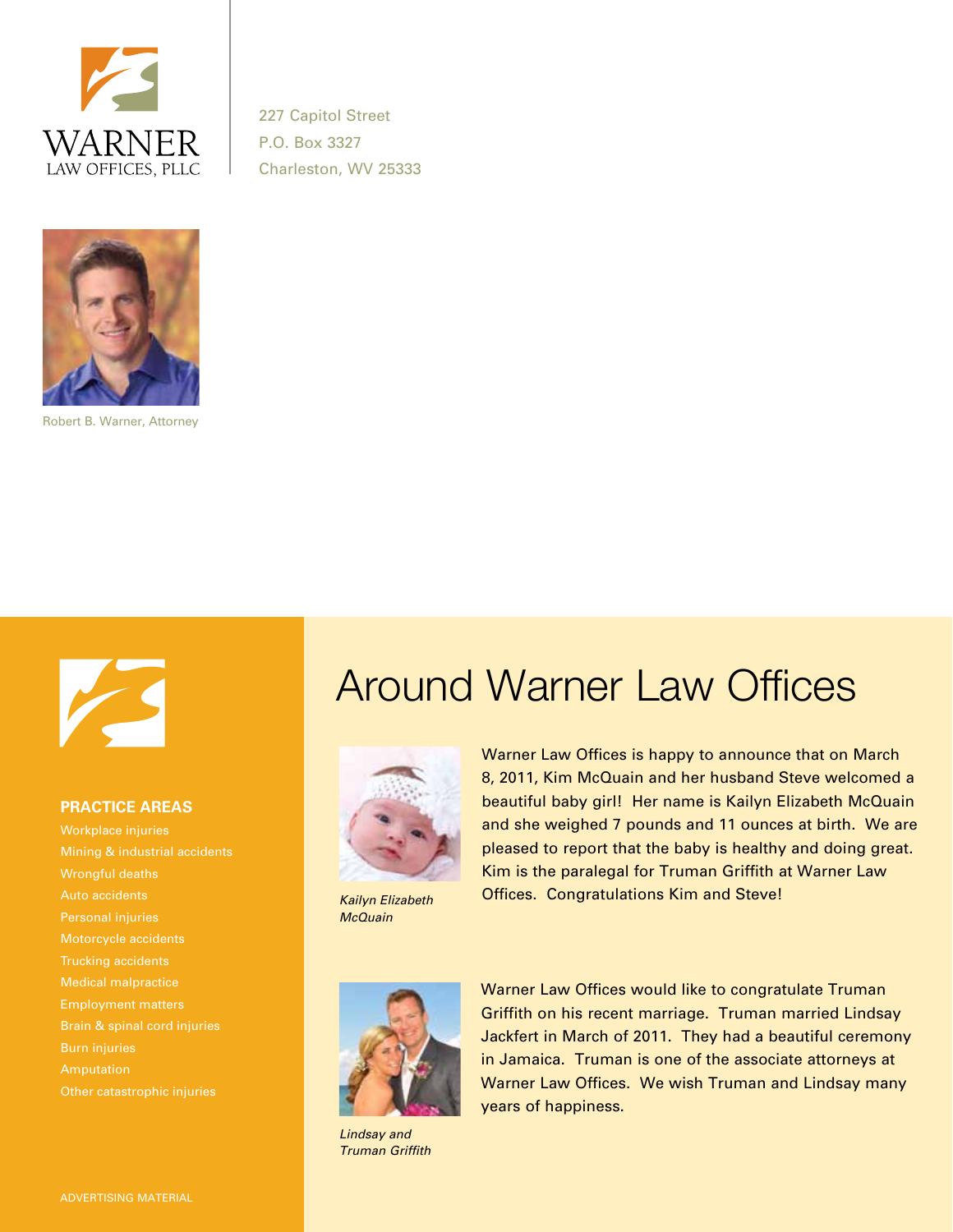

## **Tucker's Tips** *Boating safety advice*

With the kids getting out of school and summer approaching, many families are gearing up to get back out on the water. Whether you fish, water ski, tube or swim, the day can quickly end in disaster if you are not properly prepared. Below is a list that will help keep you safe on the water.

**Check out your boat** – Check fluids, belts, motors and other functioning parts of your boat. Make sure that your boat is in good working order.

**Check your safety equipment** – Make sure you have all safety equipment and that it is in good working order.

**Check your life jackets** – Make sure all straps, buckles and zippers are in good working order and that the jackets do not have any tears.

**Take a boating class** – It is important to know and understand the rules of the water. An informed boater is a safe boater.

**Learn Courtesy on the Water** – Always treat others the way that you would want to be treated.

**Keep your eye on the weather** – Storms can come quickly. Watch for temperature changes, shifts in wind patterns and changes in cloud formations.

**Drive defensively** – Be aware of what other boaters are doing around you. Pay close attention to Jet Skis and Sea Doo crafts.

**Don't drink and drive a boat** – Just like on the highway, drinking and operating a boat is against the law and is extremely dangerous to you and your family.



# Jury awards \$1.4 million to injured woman

Warner Law offices recently won a trial involving an Elkview woman that was hit by an Orkin driver on U.S. 119. The jury ordered Orkin to pay \$1.4 million for the traffic accident. Our client, Cindy Mosier, was driving southbound as she approached an intersection at the Oakwood Exit Ramp. She had a green light and proceeded through the intersection. At the same time an employee of Orkin, James Denny, was traveling north on U.S. 119 and attempted to turn left through the intersection onto the entrance ramp to Interstate 64.

As a result, Denny failed to yield the right-of-way and turned in front of Mosier, colliding with her car. She was treated at Charleston Area Medical Center. She sustained injuries to her neck, shoulders and back. She also had a large disk herniation in her lumbar spine, which resulted in her having multiple surgeries. She had to have a microdisectomy surgery and a spinal cord stimulator implanted into her body.

Orkin filed an offer of judgment to settle for only \$135,000. Bobby Warner was very pleased with the outcome in this trial. "I'm pleased with the jury's finding," said Warner. "But I'm most happy with the jury establishing a public policy that Kanawha County juries expect corporations to follow their own safety rules and procedures."

## New, easy-to-remember number

*Call today for a free evaluation of your case.*